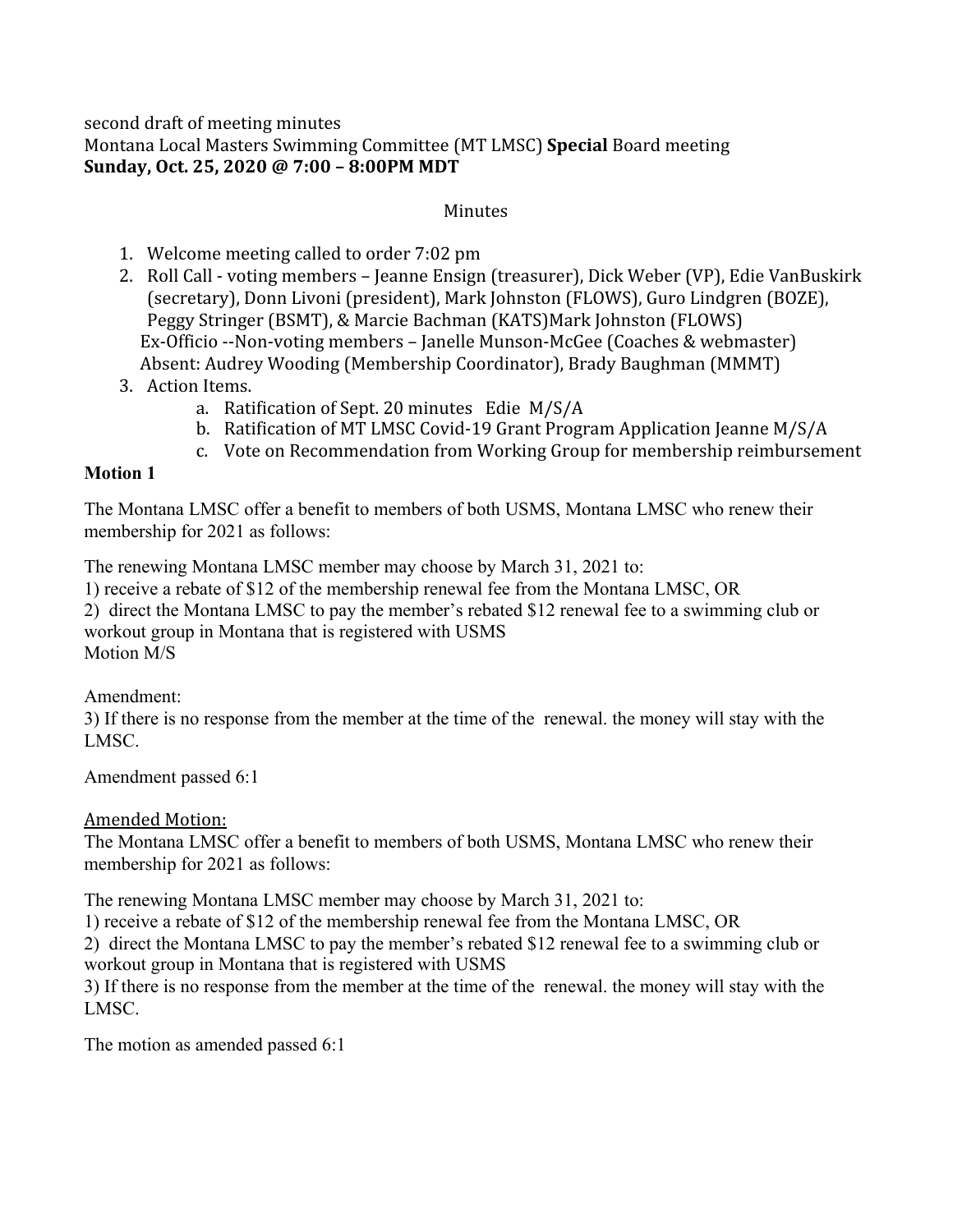## **Motion 2**

IT WAS MOVED, AND SECONDED that the Montana LMSC support registered Montana clubs and workout groups to sponsor LMSC approved events by paying one half of the documented out of pocket expenses of the sponsor and no less than \$200 for up to 5 LMSC approved events in 2021. This is only applicable to events that are not the state meet.

Amendment

Montana LMSC supports registered Montana clubs and workout groups to sponsor LMSC approved events by paying one half of the documented out of pocket expenses of the sponsor or no less than \$200 whichever is greater,for up to 5 LMSC approved events in 2021**.** The motion to amend passed 6:0

Amended Motion:

Montana LMSC supports registered Montana clubs and workout groups to sponsor LMSC approved events by paying one half of the documented out of pocket expenses of the sponsor or no less than \$200 whichever is greater, for up to 5 LMSC approved events in 2021.

The motion passes 6:0

### **Motion 3**

IT WAS MOVED,AND SECONDED that the Montana LMSC host a virtual challenge event in January or February, 2021.

Motion to table motion for next meeting M/S 5:0

# **Motion 4**

IT WAS MOVED, AND SECONDED For the month of November, the Montana LMSC publishes and distributes stories once a week in November about its members that inspire hope, courage, and the ability to overcome obstacles. Writers of these stories would receive \$50 in exchange for preparing materials for publication.

Total budgetary amount: \$200 max. Can come from a budget category that was already set up for coaches clinics, Pool Sanction fees, OW sanction fees.

Motion Approved 7:0